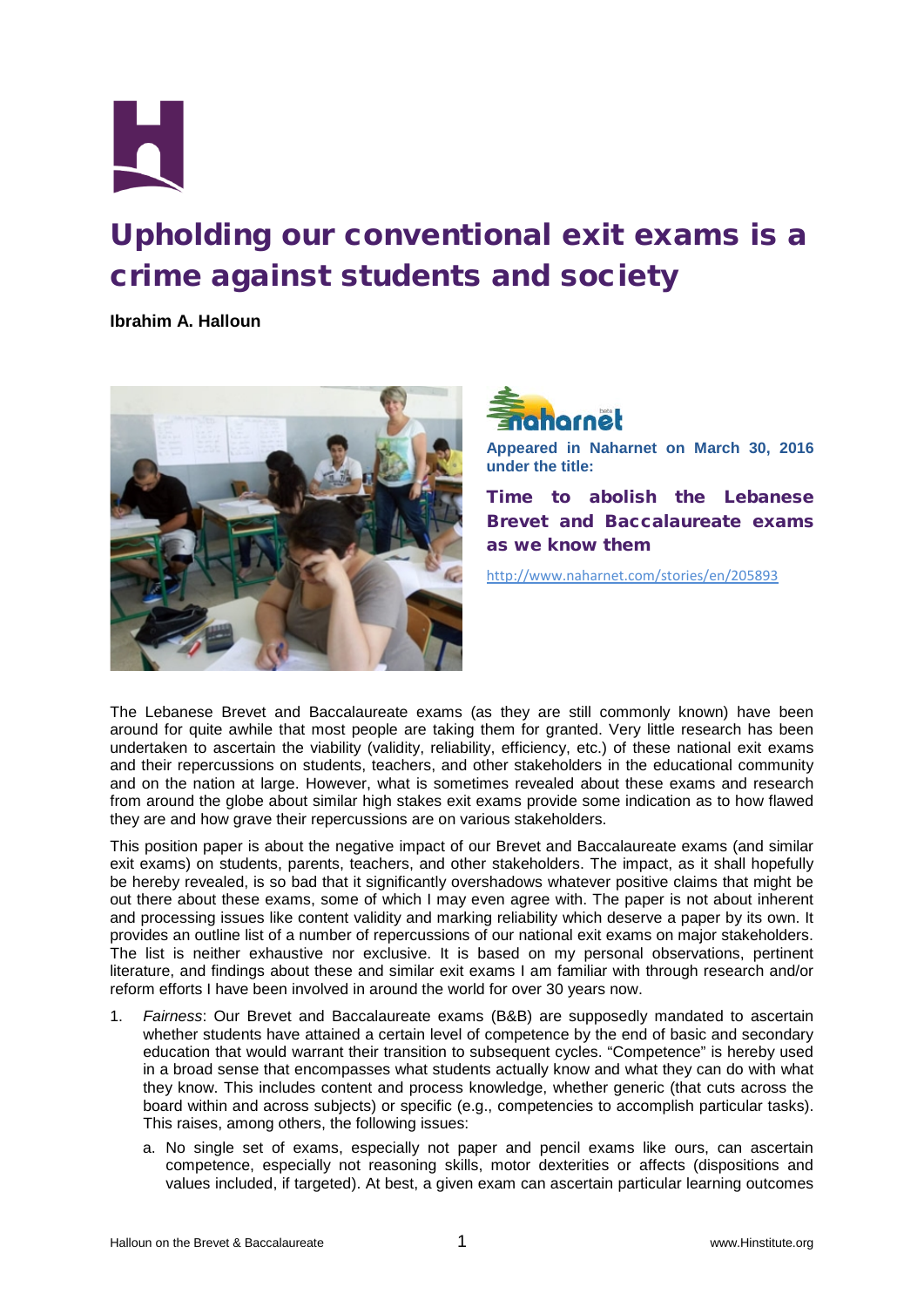## *No single exam can ascertain student knowledge about any subject, especially not reasoning skills, motor dexterities, or*

(and not learning per se or learning habits), mostly content related outcomes in the case of B&B, in a very specific context, and at a very specific point of the examinee's life. It is thus not fair, to say the least, to make any judgment about a student competence based on our B&B.

- b. Many factors, other than the B&B ascertained outcomes, significantly affect an examinee's performance on an exam and are not usually accounted for in our national exit exams. Among these factors is the state of mind and physical health of the examinee at the time of the exam. When such state is disturbed, it may have devastating implications. It would thus not be fair at all to decide the fate of the examinee when concomitant variables that are not accounted for in B&B determine that person's performance on the exams.
- 2. *Justice*: Aside from fairness, the issue of exam validity for ascertaining competence raises critical justice concerns.
	- a. Competence assessment requires a track record of every examinee, a record that offers not only snapshots of that person's performance on specific exams at particular points of time, but more importantly the evolution of that person's competence across all schooling years.
	- b. Above all, it is not just at all to judge students and decide their fate based on a single set of exams, no matter how valid and reliable those exams might be, and ignore the entire track record of those people during all school years. Would B&B have been perfectly viable (which is of course not the case), failing such exams after passing all school exams and making it throughout the years and grades would indicate that flopping students should not have made it to those exit exams in the first place, and that past school exams were not valid and reliable to say the least. Would that serve justice to students and all those who oversaw their education throughout the years?
- 3. *Equity*: B&B are designed as one size fits all by an exclusive group of people. This raises, among others, the following concerns:
	- a. Interests of all students and special needs of at least some of them are disregarded. This puts students who have less interest in a particular subject than others, and all special needs students, at a disadvantage by comparison to their peers.
	- b. The performance gap is widened among students of different socio-economic background, especially between students who can afford "good education" and extra tutoring outside school and those who cannot.
	- c. Local authorities have no voice in B&B and the needs and aspirations of their communities are virtually not accounted for.
- 4. *Certification*: Based on all the above, B&B diplomas by no means provide authentic certification of student competence, and cannot be used as sole passports for student transition from one educational cycle to another (and especially not to prevent such transition). At best, these diplomas can only certify what students have accomplished on specific tasks under the exam conditions, and definitely not what they can accomplish on different tasks and under different conditions.
- 5. *Trust*: An implicit reason behind ignoring examinees' track record in their schools is the lack of trust in the capabilities and honesty of schools and teachers, especially when it comes to assessment. A culture of distrust is in fact sweeping across our educational system, and is slowly but surely leading, along with other critical factors that are beyond the scope of this paper, to the deterioration of this system.
- 6. *Educational standards*: Some people erroneously believe that B&B set or help enforcing high educational standards. In fact, and as discussed above, B&B as they stand lead only to lowering educational standards and watering curricula down for the sake of blindly passing those exams. B&B could contribute to raising educational standards if they were to meet at least two conditions, neither of which is currently met. First, they need to provide viable indicators of students' competence. Second, they need to be associated with proper feedback mechanisms that would help all stakeholders follow adequate ways for raising student competence.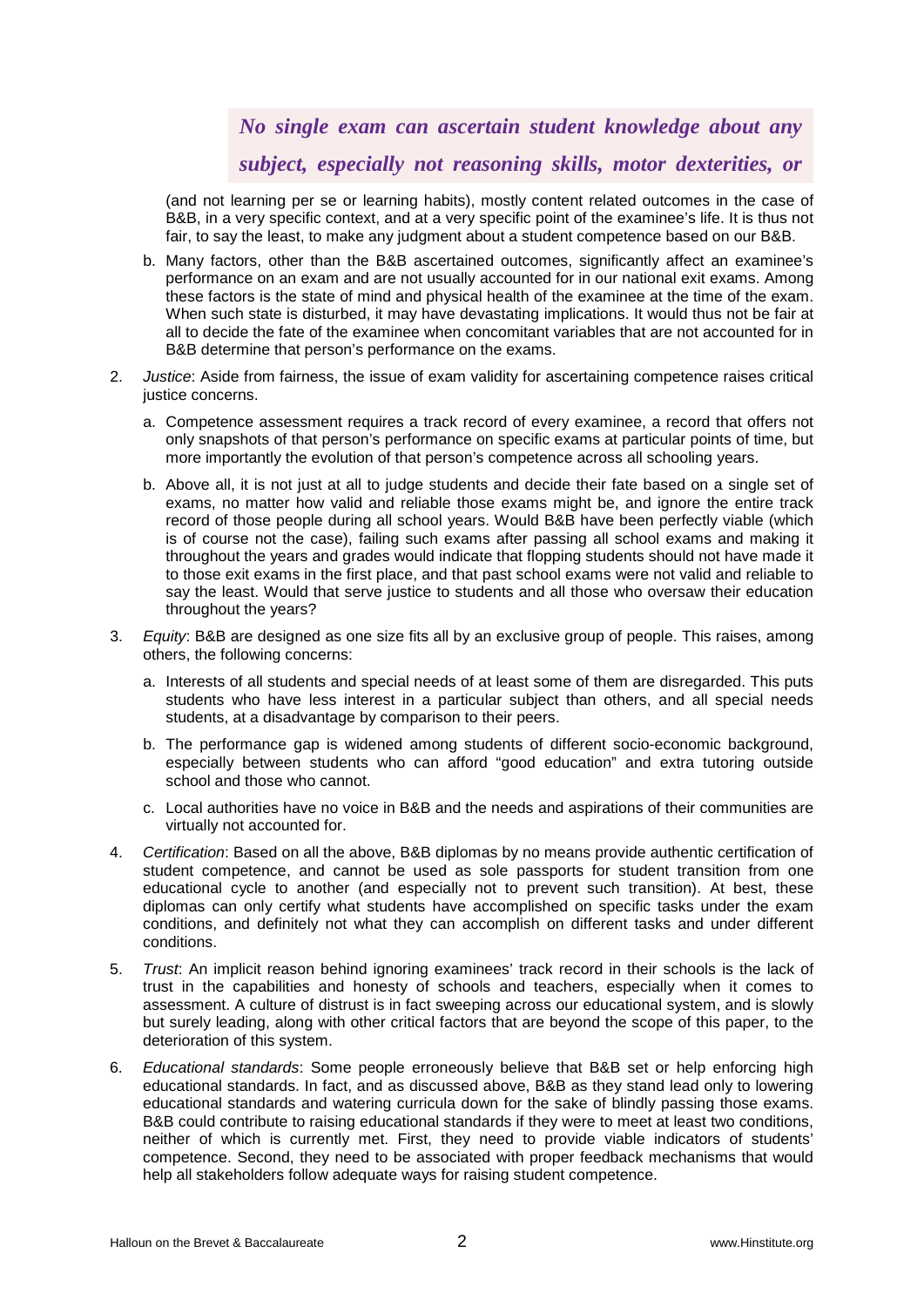## *Authentic certification is not about a single set of exit exams but about a student entire track record throughout all school*

- 7. *Meaningful learning*: Meaningful learning is about developing authentic competence with generic content and process knowledge that can be readily deployed in novel situations within the same and different contexts in which such knowledge was originally developed, especially in real world situations. B&B cannot ascertain such knowledge as indicated above. What is even worse is that B&B have instituted a school culture for rote learning rather than meaningful learning. My twin daughters happen to have to sit for the Brevet this year. One of their teachers had the honesty and the guts to tell them the first day of school: "You are here this year not to learn meaningful materials but to do what it takes to pass the Brevet exams".
- 8. *Authentic assessment:* With B&B as they stand, our educational system is entirely geared to preparing students to pass those exams, and is subsequently making assessment an end by itself. Assessment "of" certain learning outcomes for sanction purposes (and not of learning per se or of competence) thus predominates our educational scene at the detriment of assessment "for" learning (i. e., assessment that guides learning, instruction and curriculum reform), and especially assessment "as" learning (i. e., assessment as means of meaningful learning, since student answers or solutions to test questions and problems do not simply mirror what they have learned in the past, but more importantly what they can originate while taking the test since the brain constantly reinvents itself in the process of any thought or action).
- 9. *Elitism*: Some people see in B&B gauging means for students and schools. They assume that passing rates and levels are indicators of the quality of learning and teaching. No research has ever supported that claim. To the contrary, research often indicates that passing typical high stakes exit exams takes more memorization of answers to typical questions and routines for solving particular problems than understanding of what is behind those answers and solutions. What is worse is that students who really have such understanding are often at a disadvantage that these exams' results reflect backwards elitism. They raise rote learners instead of meaningful and creative learners high on a pedestal.
- 10. *Self-esteem*: Low performance on B&B is sometimes interpreted as an indication of poor competence, bad learning habits, and even worse, "low intelligence". This often leads to a drastic decline in student self-esteem that could mark that person for life. The same goes for conscientious teachers and parents who end up wrongly believing that that they are failing with their children. Nothing could be more wrong than attaching so much unwarranted value to B&B and more unjust and unethical than leading people to succumb to detrimental psychological consequences.
- 11. *Enjoyment*: There is no evidence that B&B motivate students for distinguished achievement, or for meaningful learning of life enriching materials. To the contrary, students often feel coerced by these exams to learn by rote things that they are not interested in and do not value in their lives. Teachers and parents often sympathize with those feelings. As a consequence, students end up stressed out to the point of getting rebellious against the system and/or hating school altogether, and classroom and home environment become somewhat disrupted and disruptive.
- 12. *Professionalism:* Under B&B pressure, teachers and schools are reduced to test crunching machines, and their mission reduced to teaching to the test. Remember my daughters' teacher announcement! Teaching is perhaps the profession with the most enduring consequences. It is about forming students' minds. What a teacher does at a particular point in time may stamp students' competence and personality for life. It is very likely that physicians can heal physical injury and correct physical deformation, but very unlikely that anyone can heal a deformation or correct a wrong idea or skill in long term memory (in fact, what goes in long term memory stays there forever!).
- 13. *Ethics*: Many teachers find in B&B a source of extra profit through out of school tutoring or "how to solve it" publications (annals) that students acquire to memorize what is needed to passing such exams. There are rumors that some teachers do not do their job properly at school so that they induce students to seek their compensated help out of school. What is even worse is that, rumors also have it, that some school administrators turn the blind eye on such unethical practice.
- 14. *School value:* Schools are often being judged by their students' passing rates and level of performance on B&B. Some schools are even strongly pushing this fallacy and exploiting it to the